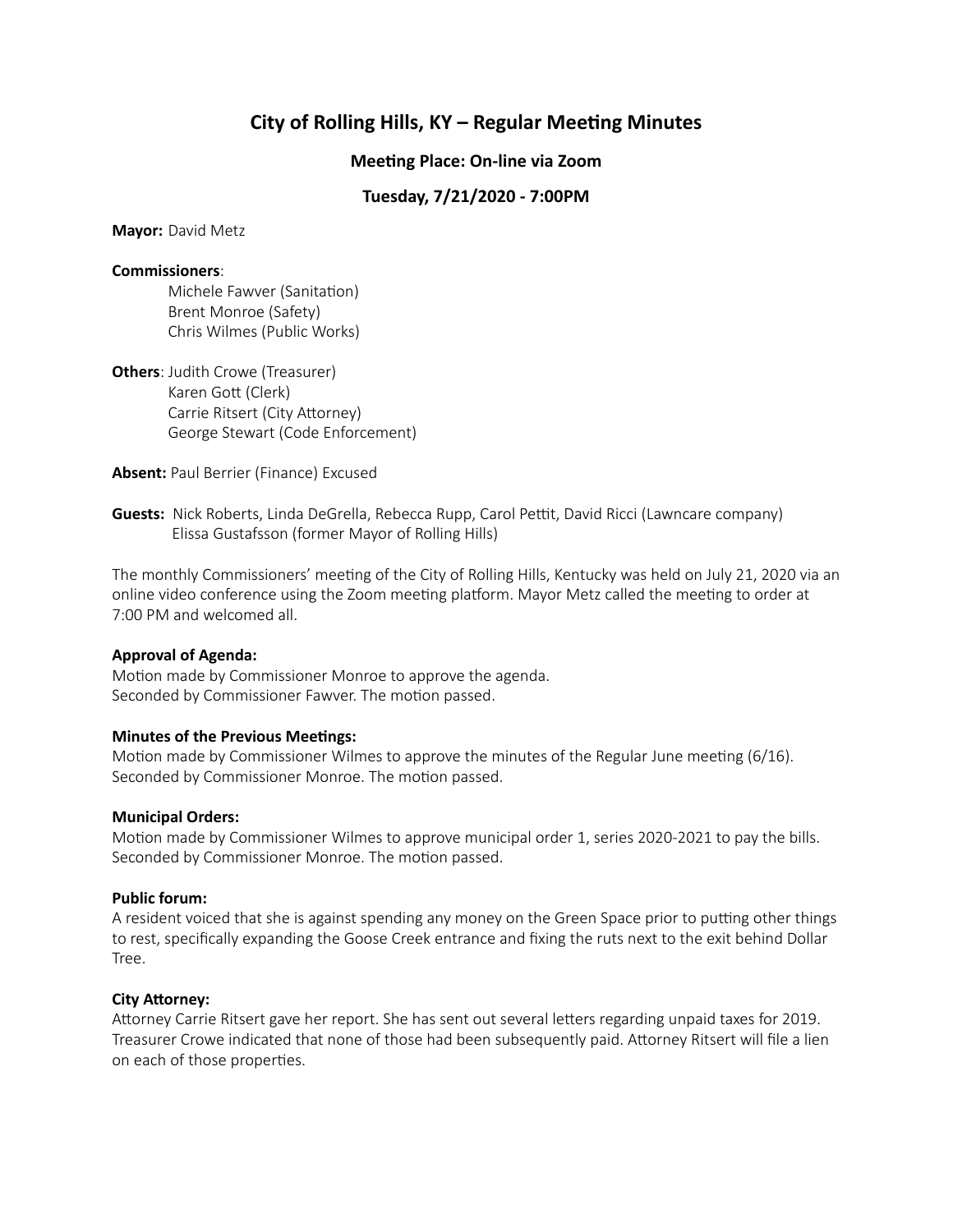#### **Safety:**

Commissioner Monroe gave his report. The reported crime incidents within the area of the City of Rolling Hills were: 1 Assault, 1 Vandalism and 1 Vehicle Break in/Theft. Code Enforcement Officer George Stewart indicated he is continuing to address yard maintenance and parking violations. There were 10 citations issued in the area. The supplemental stop sign behind Dollar Tree has either been knocked down or stolen. It has subsequently been replaced. Yard maintenance remains the largest code issue.

# **Finance:**

Commissioner Berrier is an excused absence. Mayor Metz presented the Finance report of the fiscal year ending June 30th. Included were the cover sheet, Balance Sheet and the Profit & Loss Statement, all of which are subject to audit. Overview is that we finished the year in a solid position. We spent less than we budgeted. We also took in more than we budgeted. We had a small surplus for the year. Motion to accept the Financial Statement for June 30th was made by Commissioner Wilmes. Seconded by Commissioner Monroe. Motion passed.

## **Sanitation:**

Commissioner Fawver said that all has been quiet this month.

## **Public Works:**

Commissioner Wilmes reported that three streetlights had been repaired on Tiverton. He has also been calling MSD to remove the metal plate sitting at the intersection of Walhampton Ct. and Langdon Drive. The damage from the water main break on Tiverton has been repaired.

## **New Business:**

Opioid Funds—Mayor Metz reported as a point of reference that there have been lawsuits against drug companies concerning opiod use and damages. He received an email indicating that government entities are eligible to make a claim. Our City is eligible to make a \$53,000 claim so he filed one. We aren't currently providing health services in the City, but if we receive the money we could possibly provide funding to programs that serve our community as well as Jefferson County.

A damaged light at the Langdon Drive entrance is hanging by wires. Commissioner Wilmes reported that Emergency Electric will be coming on July 22, 2020 to cap the electric for safety and they will price out a new fixture and try to match it to the other lights.

Sidewalk ramp survey update was postponed to August due to Commissioner Berrier's excused absence.

#### **Old Business:**

Ordinances 1 & 2 Series 2020-2021 were published by mailing a copy to all residents as well as posting them to our City website.

Sidewalk repairs—Universal Concrete plans to be in the City by the first of September to start the grinding.

2020 Paving Project will mill out the top layer of existing asphalt and then relay asphalt. A notice for bids will be published in the Courier-Journal, in both printed and online editions. Deadline to submit all bids will be August 12, 2020. Specifications will be posted on our City website.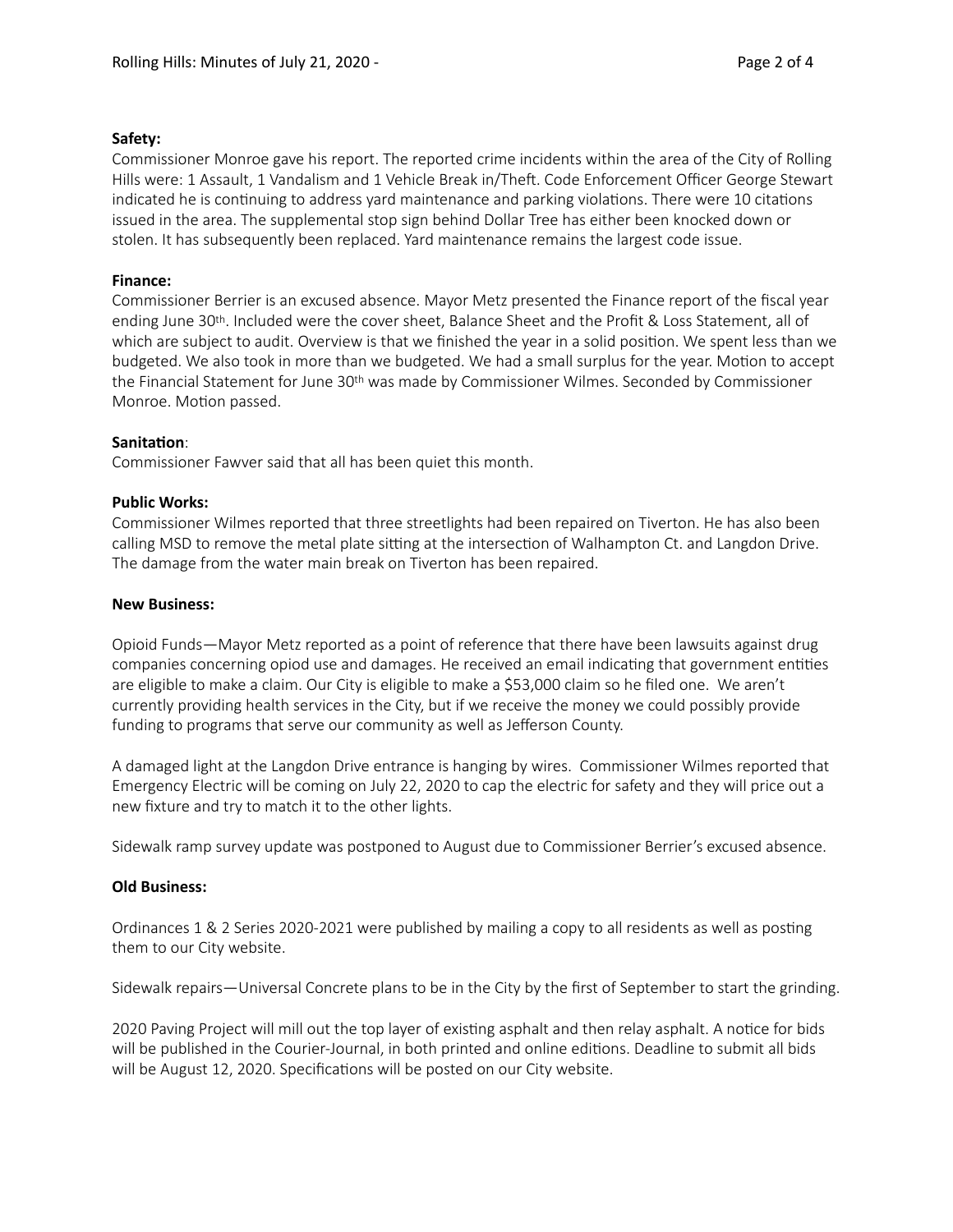Computers and Email update—Mayor Metz reported that Mirazon has looked at all six computers. They will provide services as needed in the future.

Curb Painting proposal—Treasurer Crowe suggested that it may be prudent to wait until the paving project is finished before proceeding with the curb painting. She indicated that David Ruhl has painted curbs in the past and would be willing to do it again. He charges \$20/hour, per person working on the job. City to provide paint.

Lawncare/Landscaping status of transition: The island end caps still need to be addressed to remove weeds.

Phoenix Concrete removed/re-poured 25 squares. Eight of which were on Goose Creek. Mayor Metz reported that the concrete work is now completed.

Green Space Barricade –Commissioner Wilmes reported that the posts have been reset and he has ordered the "Road Closed" sign which had already been approved. It is expected to cost \$35.

Green Space update given by Mayor Metz; he indicated that Wee Landscaping is on hold. Mayor Metz is still looking for a meeting space to eventually be able to present the plans for residents to view them.

Stop Sign Lines—Commissioner Wilmes reported that we are still waiting for more bids.

Speedhump Reflective Signs—have been purchased. Waiting on installation. Commissioner Wilmes indicated that it will need to be discussed.

Fencing at rear of shopping center follow-up—Postponed due to Commissioner Berrier's excused absence.

Codification update: Clerk Gott reported that she is currently working to confirm that our City records contain printed copies of all the ordinances that appear on the City's website. Furthermore, copies of all known ordinances will be mailed to American Legal, who is doing the necessary work for codification. Finally, Clerk Gott is preparing our first progress report for this codification project, which is due July 31, 2020.

COVID-19 funds—Our City's only expenditures that are COVID-19 related have been for our monthly subscription to Zoom. We will continue to monitor our expenses.

#### **Public Forum**

A resident expressed her appreciation for the sidewalk repairs.

Another resident expressed his hope that the new paving project will have proper speed humps instead of the current ones that are akin to curbs. He stated that the current speed bumps drag the frame of his motorcycle as he goes very slowly over them.

#### **Closed Session**

Motion to go into a closed session to discuss pending litigation per KRS61.810(1)(c) was made by Commissioner Monroe. Seconded by Commissioner Wilmes. Motion passed.

Mayor Metz thanked our guests for attending the monthly meeting and excused them to sign off from the Zoom meeting. Once all guests were confirmed to have left the meeting, the meeting was locked.